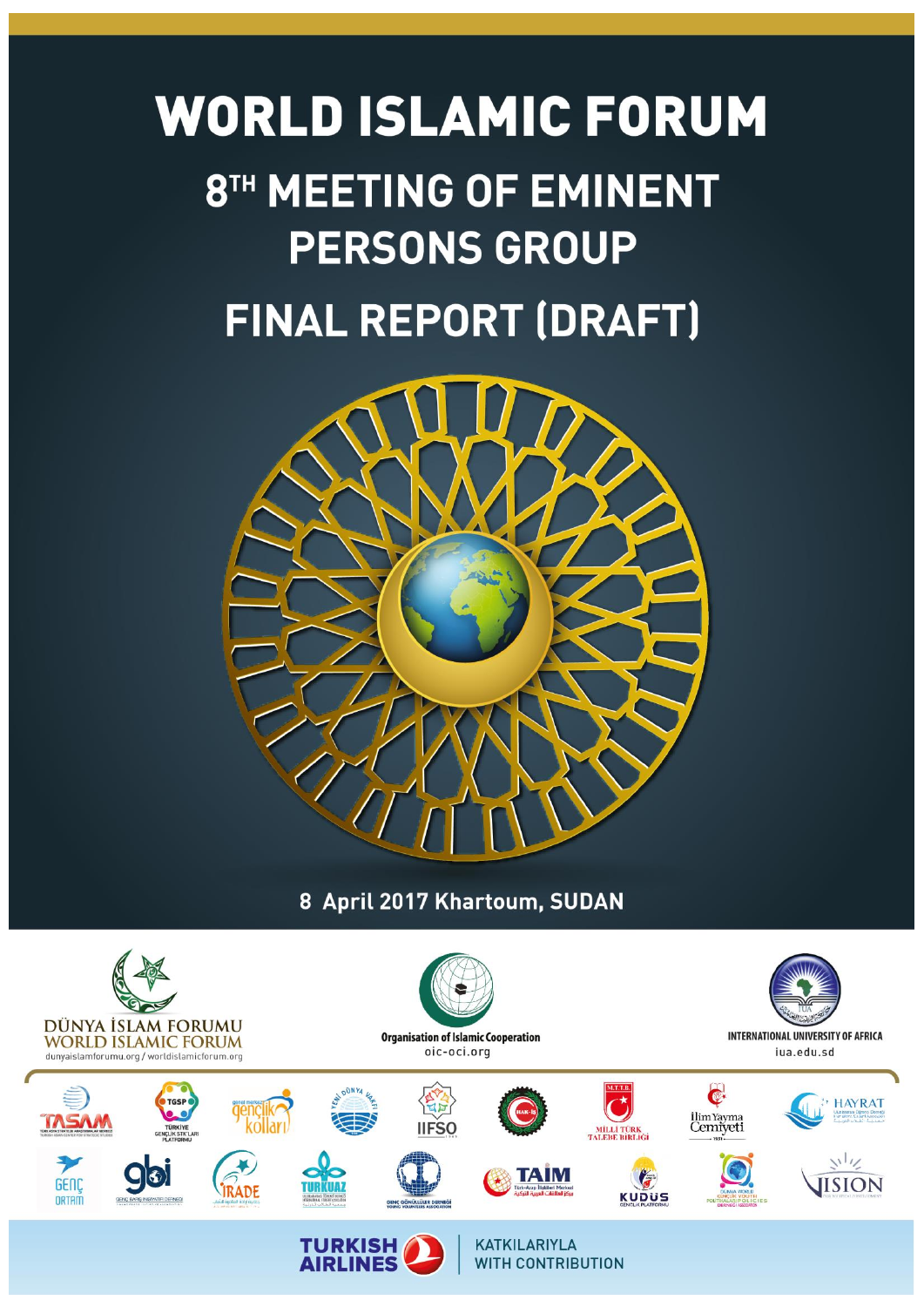

## **WORLD ISLAMIC FORUM** (WIF) **8 TH MEETING OF EMINENT PERSONS GROUP FINAL REPORT** (DRAFT)

**8 th Meeting of Eminent Persons Group of World Islamic Forum** held in Sudan's capital Khartoum on April 8, 2017, made in the margin of POWER 2017.

Think Tanks Forum of the Islamic Countries was advised to be organized in first, confirmed in second one, first one held on 1 March 2012 in Baku, Second meeting held on 25 March 2013 in Cairo, Third one held on 28 October 2013 in Baghdad, **ISTTP (Islamic Countries Think Tanks Platform)**, Fourth one held again in Baghdad on 20 February 2014, Fifth of Meeting of Eminent Persons Group on 8 March 2015 in Islamabad was held in the margin of Sixth Think-tank Forum of the Islamic Countries it is decided that forum's name is changed to "**World Islamic Forum WIF**" and committee's name is changed to "**Eminent Persons Group - EPG"**. Decisions have announced in Islamabad Declaration**. 7th Meeting of Eminent Persons Group of World Islamic Forum** held on 22 September 2016 in the margin of World Muslim Women Summit and Exhibition in **Kuala Lumpur**.

#### **A. WORLD ISLAMIC FORUM (WIF) EMINENT PERSONS GROUP**

**Prof. Shamseldin Zeinal ABDIN**, ACDESS, Sudan **Prof. Zaleha KAMARUDDIN**, Rector of International Islamic University of Malaysia **Prenses Basmah BINT SAUD**, Royal Family, Saudi Arabia **Büyükelçi Azmy KHALIFA**, Egypt **Dr. Abdul Aziz SAGER**, Chairman of Gulf Research Centre, UAE **Dr. Abdussettar DERBİSALİ**, Chairman of Kazakhstan Muslim of Religious Administration **Büyükelçi Dr. Mostafa DOLATYAR**, IPIS, İran **Senatör Müshahid Hussain SYED**, IPRI, Pakistan **Senatör Humayun KABIR**, BEI, Banhladesh **Elnur ASLANOV,** Chairman of Azerbaijan Presidential Office for Political Analysis and Information Support **Dr. Mohd. Manzoor ALAM,** Chairman, Institute of Objective Studies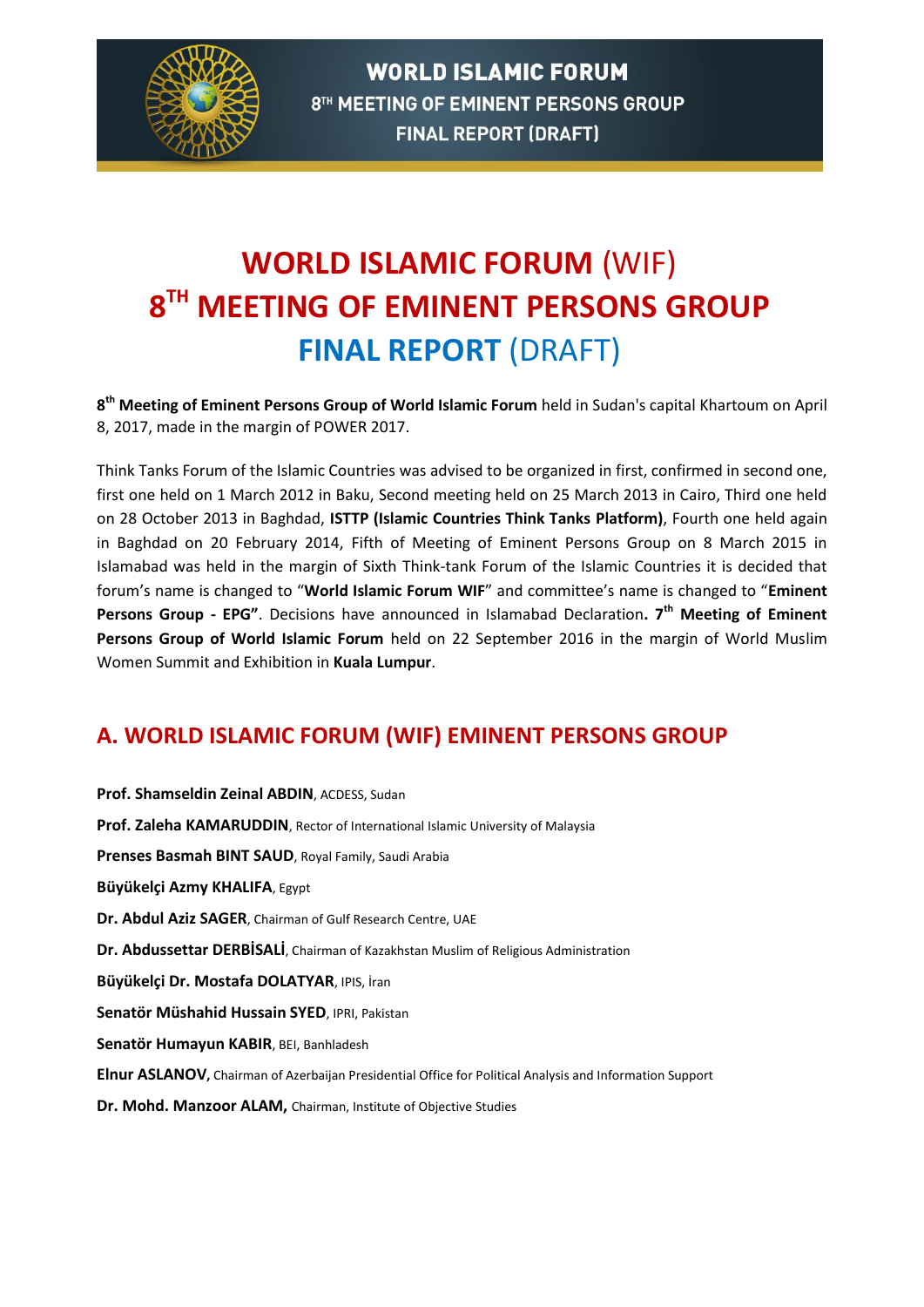

#### **B. OTHER PARTICIPANTS**

**Süleyman ŞENSOY,** World Islamic Forum and the Chairman of TASAM **Büyükelçi (E) Prof. Dr. Ali Engin OBA**, Advisor to the Chairman of TASAM **Prof. Dr. Ahmet Sedat AYBAR,** Advisor to the Chairman of TASAM **Dr. Kamalain SHAATH,** Rector of Gazze Islamic University **Dr. Ahmad TOTONJI,** Vice Chairman, International Islam Think Tank Institute **Dr. Mohammed Al- AHMARI,** General Manager, Arab and International Relations Forum **Dr. Muharrem Hilmi ÖZEV**, World Islamic forum and ISTTP Secretary General **Lec. Tümay MERCAN,** Advisor to the Chairman of TASAM **Osman ORHAN**, WIF and ISTTP Director

### **c. AGENDA OF 8TH MEETING OF EMINENT PERSONS GROUP OF WIF**

- **01.** Introduction
- **02.** Duties and functions of the Eminent Persons Group (Action Plan for the years 2017-2018)
- **03,** 8th and 9th proposals on World Islamic Forum Agenda
- **04.** Proposals for WISE 2017 to be held in Turkey between 04-06 October 2017
- **05.** Establishment of Regional Representatives for the World Islamic Forum
- **06.** Strategic communication, humanitarian values, values of civilization and measures against terrorism
- **07.** Suggestions on problems such as welfare state, rule of law, human rights in Islamic countries
- **08.** Discussions on problem areas such as Syria, Iraq and Afghanistan in Islamic World
- **09.** Suggestions and considerations related to the Islamic world
- **10.** Other Provisions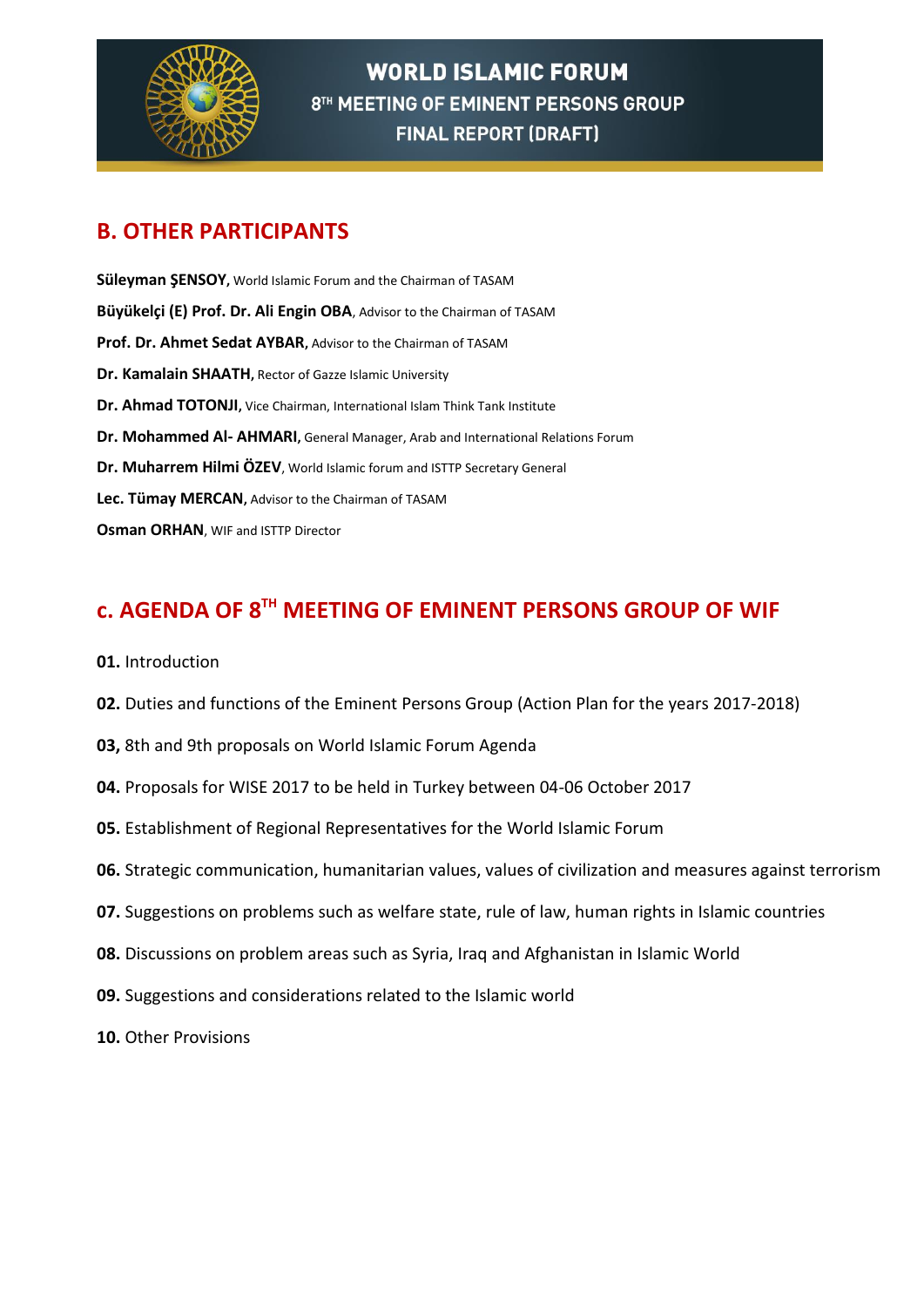

#### **D. SUMMARY OF THE MEETING**

Three initiatives/instruments have been institutionalized besides the Eminent Persons Group under the World Islamic Forum, convened seven times to date and prepared for the eighth general meeting; the second is the World Muslim Youth Summit and Exhibition (POWER), the third, is the Islamic World Istanbul Awards.

The second is the World Muslim Women's Summit and Fair (WISE), the second one is to be organized in the coming months. Firstly, to organize the second of WISE which is planned to be organized in Istanbul or Qatar. The scope and content of these initiatives that are institutionalized in relation to the Islamic world need to be developed and enriched.

The Islamic World Istanbul Awards, developed under the framework of the DİF studies, were handed down in Kuala Lumpur with the participation of the President of Pakistan in Islamabad and the second with the participation of the Queen of Malaysia. It is expected that the Islamic World Istanbul Awards will play an important role in promoting success in the Islamic world, innovation, altruism and superior service.

Existing NGOs in the Islamic world are not enough to develop projects that are useful for the entire Islamic world and to create a synergy, beyond local work. The formation of a platform for the evaluation of the experiences of all NGOs and their activities with the NGOs specializing areas such as the formation of the list of the Islamic world NGOs, the youth, and the women's issues can ensure great benefits for the future of the Islamic world. At this point, reducing the number of conflicts, emphasizing common points, establishing a common discourse that helps the priorities of the Islamic world, and establishing appropriate strategies with working plans will make a significant contribution to the productivity of NGOs' activities.

It is possible to share the data obtained from three strategic dialogue programs, namely Turkey - Gulf, Turkey - Palestine and Turkish - Arab relations, carried out by TASAM, in order to work of the WIF and to develop new programs in this framework.

Regional representations for WIF and related initiatives need to be established.

Civil initiatives can make a significant contribution to the development of critical thinking in Islamic countries and to overcome the institutional bureaucratic tailback. At this point, it is important that the initiatives of WIF, WISE and POWER remain civilian. However, civil initiatives in the Islamic world are carrying on with great difficulties.

The World Islamic Forum should continue to work with a vision and maintaining communication to establish a high-level vision that will set the trends in the world.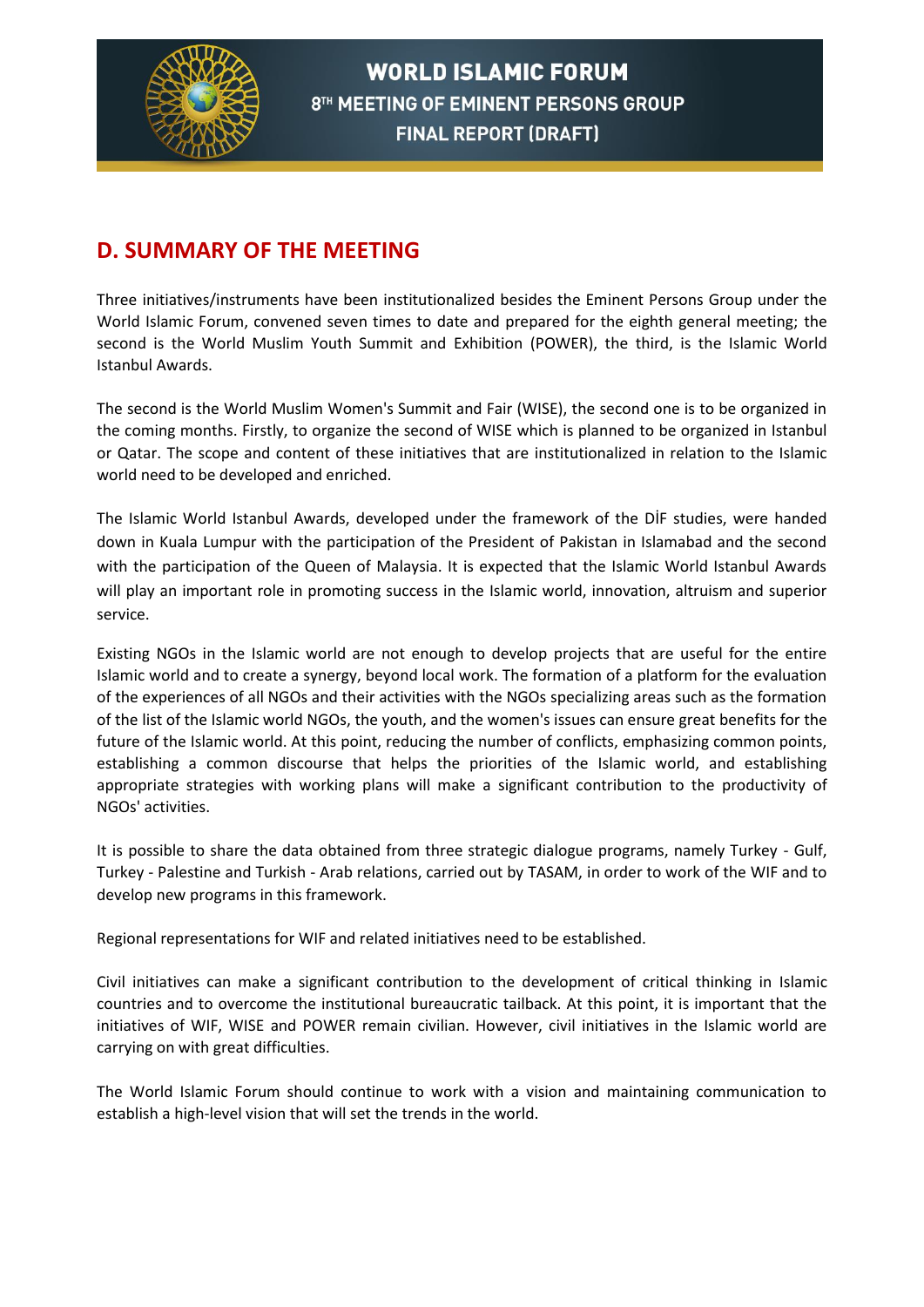

Some of the members listed on the Active Participation Agreement and the Adequate Contacts Group (formerly known as the Intelligent People's Council) have not participated or couldn't participate in group meetings so far. New members should be recruited instead of present group members who have a disruption in participation within the framework of comprehensive representation and in the efficiency in activities.

The activities carried out under the umbrella of the WIF, to follow a common sense method that finds the common way between the administrations and the broad masses, and to follow a common sense method that does not conflict with the authorities. The main objective is to make depth assessments of new trends in the world and to create a common discourse, vision, and roadmap for the future of Islamic countries.

For the Islamic world, there is a need for a macro strategy that includes elements such as vision, loyalty, sacrifice and enthusiasm.

**\*\*\***

It is needed to institutionalize with strong institutions at local, national and global level is obvious. The institutional capacities of Islamic countries are very weak, and it is extremely difficult to take common steps and to develop strategies for solving basic issues.

OIC needs to function as a leading platform in this environment is strict. However, OIC is open to selfcriticism on expectations. The decreasing number of the countries who pay subsidies and exceeding the 160 million dollars of the subscription fees of the institution are effective in this case. The risk of the subordinate institutions in the OIC region is to turn into bureaucratic structures with low efficiency and limited functionality should be resisted.

ECO, which is established with the initiative of Turkey, has similar problems like OIC. It is necessary to increase the existing institutional efficiency of the OIC and ECO; both institutions need to have the dynamism to meet the integration needs of their members. It should be noted that Islamic countries have an urgent need for institutions that will provide new challenges and jointly facilitate their integration. In South and East Asia, new institutions with very strong organizational structure have emerged and the number of member countries of these institutions is rapidly expanding.

It is necessary to encourage and follow up approaches to India's OIC observer membership, which hosts the most crowded Muslim population, and to contribute the process.

**\*\*\***

The development of the Islamic Ummah consciousness of respecting national identities for the development of an atmosphere of solidarity and cooperation among Muslims; primary, secondary and higher education curricula should be arranged accordingly. Besides, it is important to educate your young people with patriotic feelings in order to alleviate ambiguities in the world of Islam and to build a stable future as well as to develop a feeling of competitiveness in goodness. In order to serve both for the purposes and to provide unity in diversity, it is necessary to develop possible cooperation in the fields of education and culture among the Islamic countries; and to develop the sense of trust among the Muslim communities.